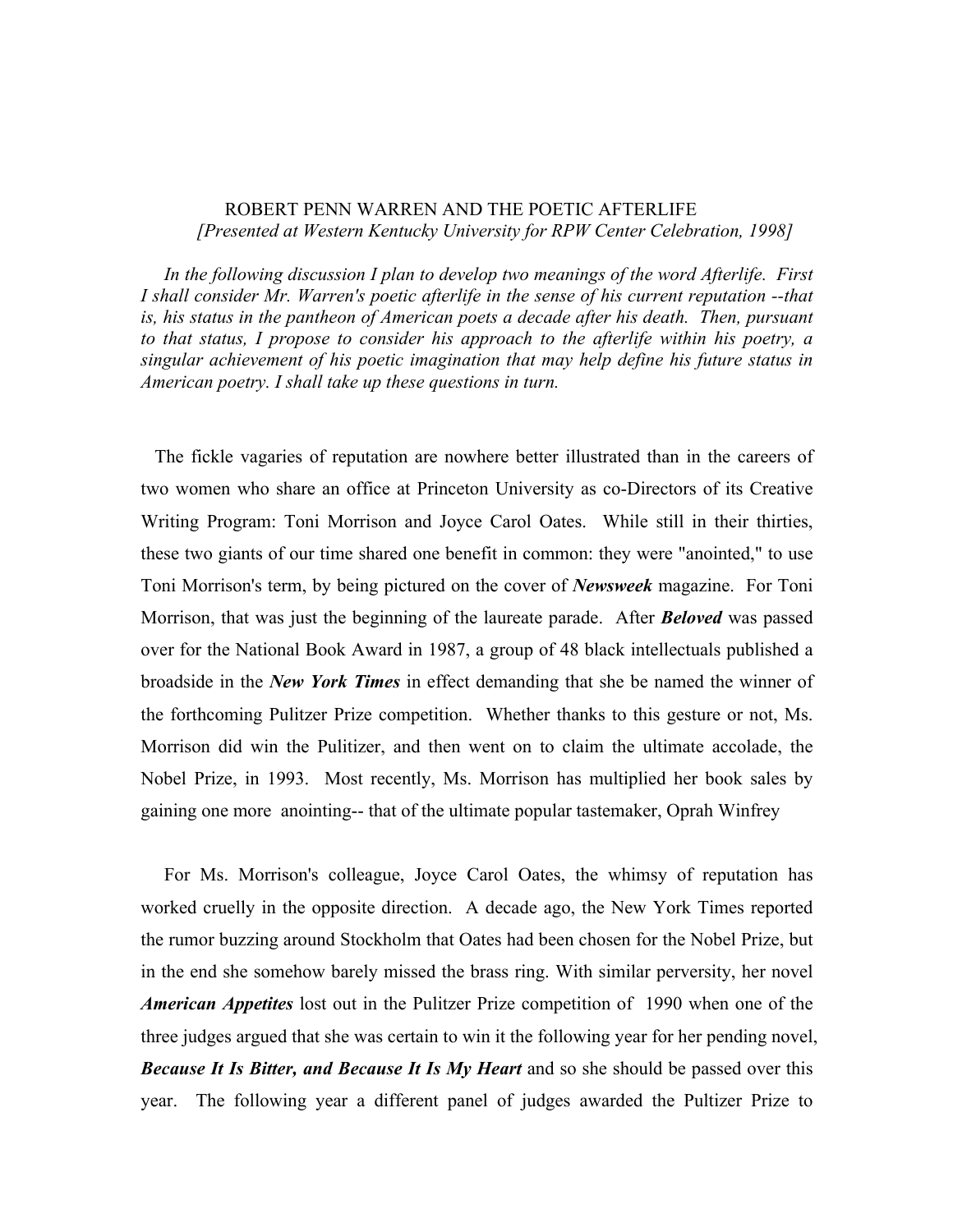someone else. As a result, Oates's prodigious talent still awaits the anointing of her first Pulitzer Prize. Similar perversities have marked the Pulitzer anointing process in other instances, as for example when Saul Bellow's *Henderson the Rain King* was passed over in 1960 in favor of a Allen Drury's pedestrian novel, *Advise and Consent*. Conversely, even winning the Nobel Prize has not permanently redeemed the careers of writers like Pearl Buck and John Steinbeck. The lesson is that a poetic afterlife cannot depend on official honors like the Pulitzer and Nobel Prizes.

 In the poetic career of Robert Penn Warren, that lesson has been painfully apparent. During his lifetime, there was little doubt about Robert Penn Warren's achievement. After age 40 he displayed a profile of steadily ascending prestige, with one Pulitzer Prize for fiction, two for poetry, a Bollingen Prize, and appointment as his nation's first official Poet Laureate in 1986. He thereby stands in contrast to contemporaries like William Faulkner, who in *his* forties saw the lead plates for all his great novels melted down for the war effort with only *Sanctuary* spared this act of annihilation. And Warren stands in even greater contrast to another near-contemporary, Scott Fitzgerald, whose income exceeded perhaps a third of a million (in current dollars) in 1923 but whose royalties for the year 1939 sank to a total of \$33. When *The Great Gatsby* went out of print in that year, 1939, Fitzgerald wrote to a friend, "My God, I am a forgotten man," and poor Fitzgerald, who died in 1940 at the age of 45, never lived long enough to witness a revival of his reputation as Faulkner was lucky enough to do.

 The reason why Warren was never a forgotten man has rested primarily, it seems, on the excellence of *All the King's Men*, which has become an established classic of American literature on a level with *Huckleberry Finn, The Great Gatsby*, and *The*  **Sound and the Fury.** Along with the excellence of that novel, however, we are obliged as well to acknowledge some expedient reasons for the endurance of Warren's high reputation during his long lifespan. For one thing, unlike Faulkner and Fitzgerald, Warren edited a greatly distinguished literary magazine, *The Southern Review*, which not only kept his name before the educated reading audience of his time but gave him a supportive network of relationships with other writers and scholars who might have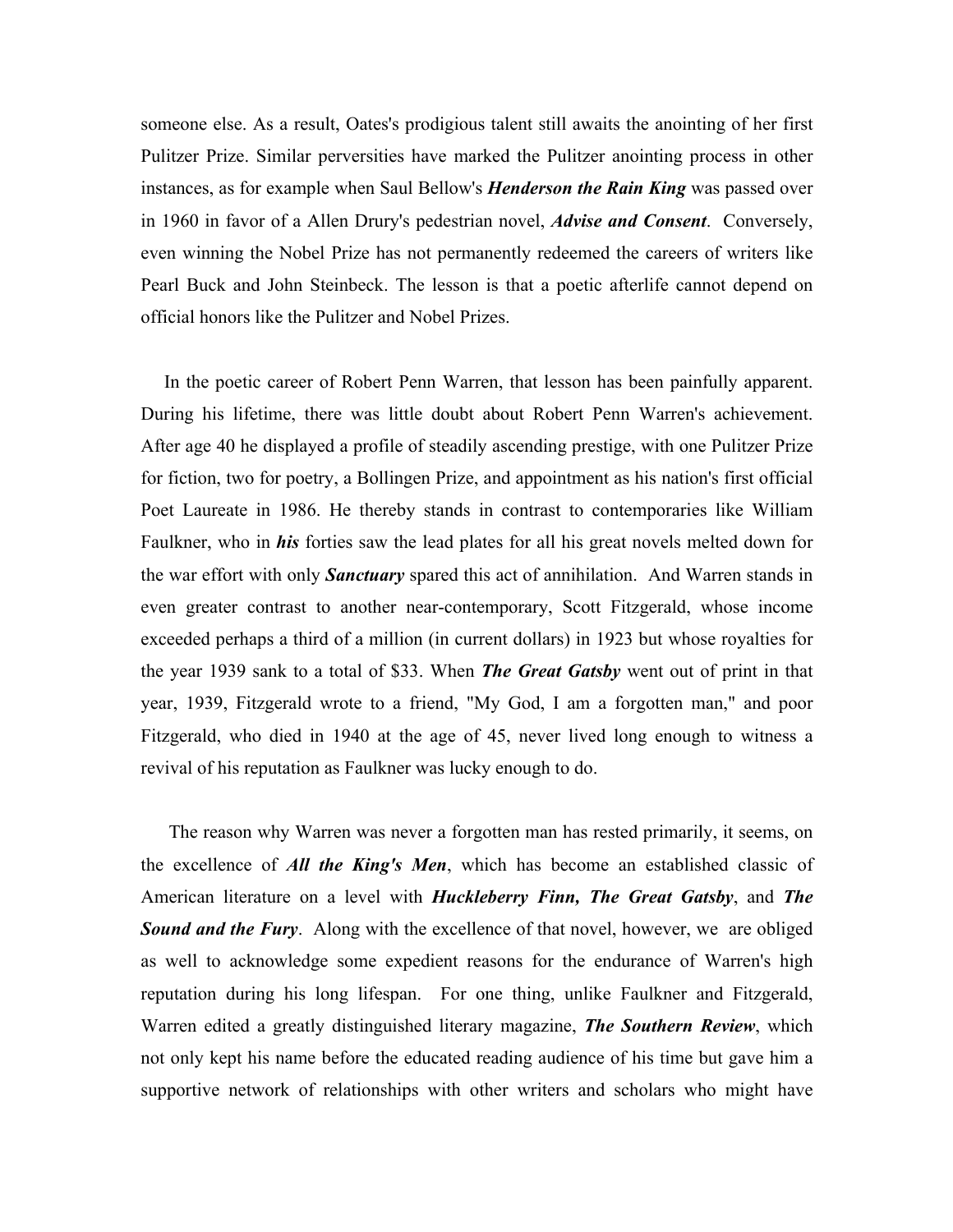reciprocated some indebtedness to him. Likewise, his impact on college classrooms through textbooks like *Understanding Poetry* and *An Approach to Literature* resulted in millions of students associating their understanding of literature with his name. And finally, his collegial association with influential professors of literature at LSU, Minnesota, and Yale--academic tastemakers like Cleanth Brooks and Harold Bloom- gave Warren a bastion of academic interest and support that Faulkner and Fitzgerald might have regarded with envy during their bleak passage into oblivion.

The question before us today, nearly a decade after Mr Warren's death on September 15, 1989, is what may happen to the artist's place in literary history after that personal network of friends and admirers has given way to a new generation that knew not Joseph, as the Bible says of the Israelites in Egypt. It is indeed gratifying to consider the likelihood of permanent immortality for *All the King's Men,* but the rest of his oeuvre already reveals the winnowing imposed by time and cultural change. Some of the small presses, such as LSU and J. S. Sanders & Company (in Nashville,) have made admirable efforts by way of republishing several early books--notably *John Brown: The Making of a Martyr* (1929), *Night Rider* (1939), and *At Heaven's Gate* (1943), as well as *Brother to Dragons* (1953 & 1979), but the increasingly voracious profit-hunger of the commercial presses has pushed most of Warren's work out of print.

 In the 1990s, the major anthologies, likewise, have spared very few pages to represent the fifteen volumes of poetry that earned Mr. Warren those prizes of twenty, thirty, and forty years ago. The McGraw-Hill anthology of 1994, *The American Tradition in Literature*, allotted nine pages to Adrienne Rich and twelve to Elizabeth Bishop, but only three pages to Warren. The Harcourt, Brace, Jovanovich anthology of 1991, *The Heritage of American Literature*, allotted 14 pages to Adrienne Rich and 23 to Elizabeth Bishop while giving four pages to Warren. *The Norton Anthology of Poetry* in 1996 allotted Warren seven pages but gave Gwendolyn Brooks twice that number. And the Macmillan text of 1993, entitled the *Anthology of American Literature,* makes no mention of Robert Penn Warren at all, as either critic, novelist, or poet, in the 2377 pages it devotes to modern American literature.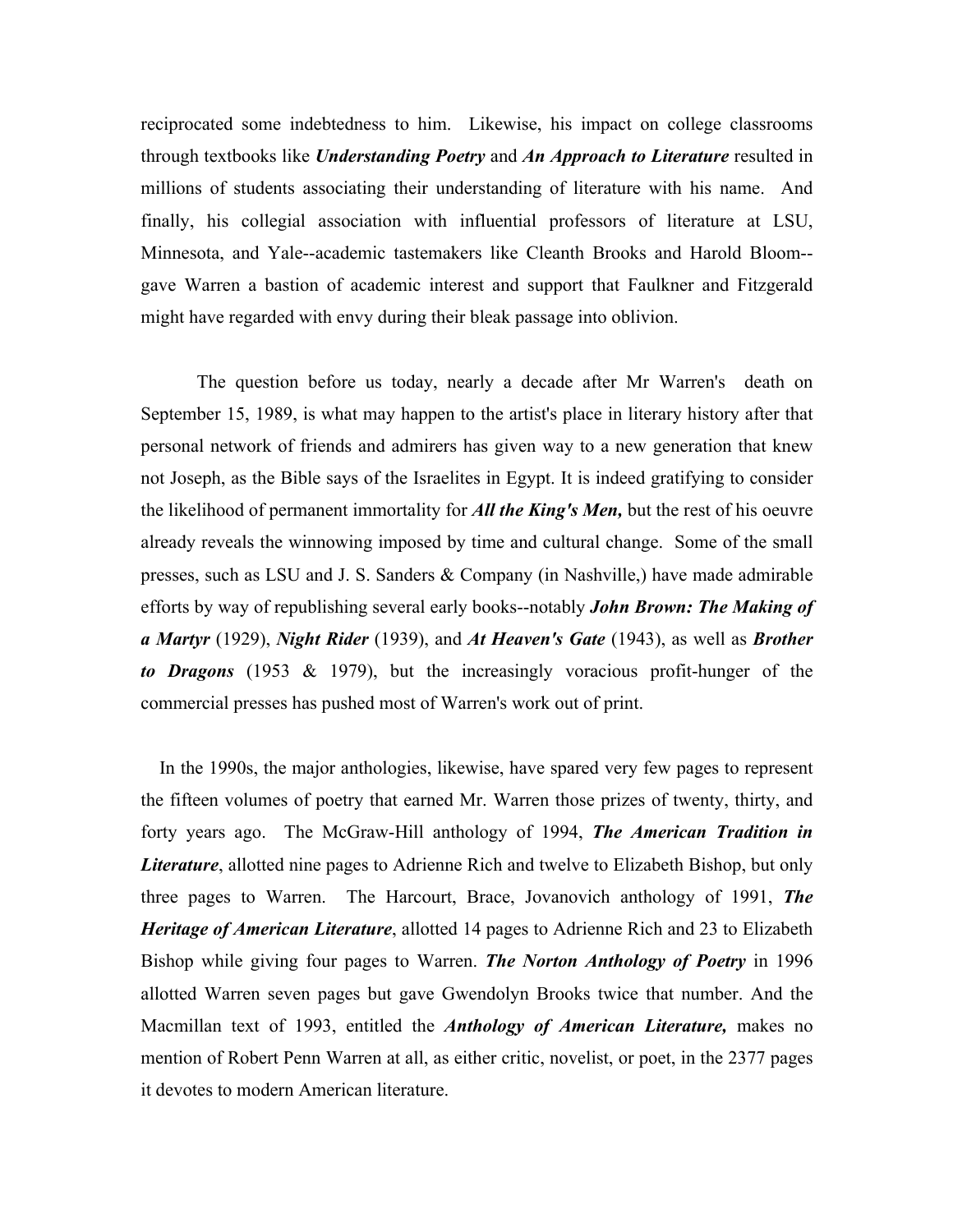Warren's own anthology of American Literature, meanwhile--*American Literature: The Makers and the Making* (1973), which is still the finest such anthology ever published (co-edited with Cleanth Brooks and R. W. B. Lewis)--has been supplanted by anthologies dedicated to specialized markets such as Women's Studies and African-American Studies. And Warren's pathfinding books of criticism have likewise become eclipsed in the academic marketplace by ideological approaches to literature linked to Deconstruction, Feminism, Marxism, and Critical Theory.

Were it not for *All the King's Men*, therefore, Warren's career might well have emulated the sharp turn toward oblivion we have noted concerning Faulkner and Fitzgerald. The central question about his place in literary history thus comes down to the problem of devising standards to judge what shall endure in the writer's ouevre. As it happens, Warren himself addressed this question in a pamphlet he wrote in 1966 entitled *A Plea in Mitigation: Modern Poetry and the End of an Era.* Here, by way of discussing the end of the Modern Period--which he calls the age of Eliot, Pound, and Yeats--he described two ways of regarding poetry--as prophecy and as art. Every piece of poetry, Warren says, originates as prophecy--that is, as immediate living truth for its maker: *"The individual writer. . . must be 'committed,'"* Warren says: *"As a writer--that is, at the moment of writing--he must think of poetry only as prophecy.*" This precept holds most force, Warren says, in a time of large-scale cultural change: *(19) "When a new poetic period dawns, it always dawns with prophetic urgency: It brings with it the possibility of new experience...." (2)* Eventually, however, the onset of time and change weakens the prophetic force of this poetry as the conditions that provoked the prophecy recede into history. Poetry as prophecy, Warren says, then dies into irrelevance: *"But the time always comes when the poetic force drains away. . . . It no longer answers the life-need for defining identity, for establishing equilibrium in change. . . ." (3)*

What happens next is a period of oblivion for the poetry of that period which may end, however, in its rebirth into a different kind of relevance. Warren uses the myth of Osiris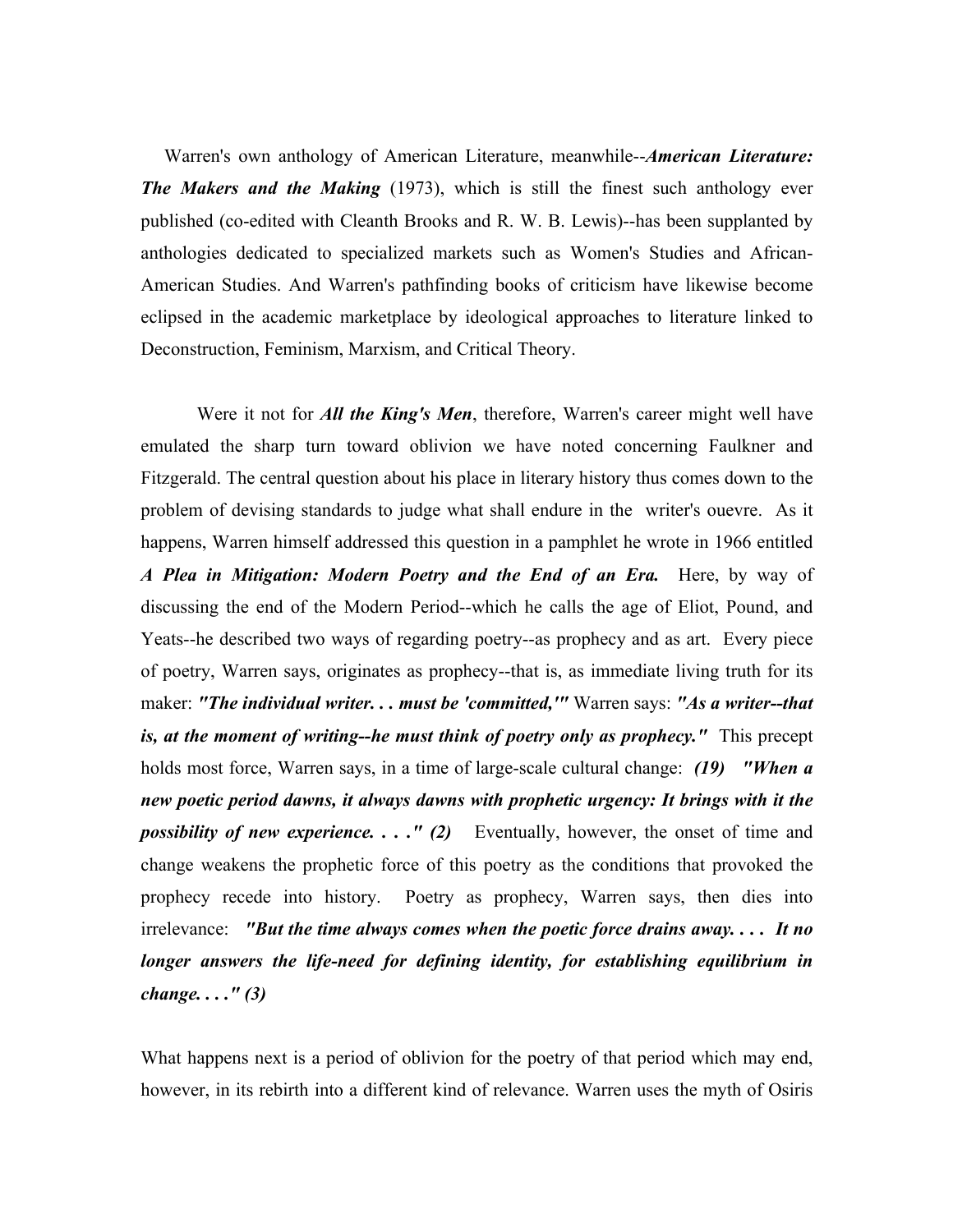to make his point: *"At this point of the death of the poetry of an age. . . [the] body of poetry is torn apart and scattered but after this there may be a resurrection--a resurrection into 'poetry as art.' . . . At that moment we see, at last, what poetry of an age may survive 'the idea of poetry' fashionable in that age. What survives survives as art."*

 In our study of Warren's poetic afterlife, we shall consider how the foregoing precepts apply to Warren's own sixty-year career in letters. To begin with Warren's thesis that every poem begins as prophecy, there is no reason in Warren's case to alter the ancient concept of the prophet as one who brings judgment to bear upon his own society. Warren's most significant social criticism, however, occurred not in poetry but in his long prose volumes, first in *John Brown: The Making of a Martyr* (1929), which condemns ideological fanaticism even in a good cause, and a decade later in his early novels. Here, evidently motivated by the sufferings of the Great Depression, Warren reveals a markedly proletarian standpoint in his portrayals of the victimized tobacco farmers in *Night Rider* (1939), the amoral robber baron Bogan Murdoch in *At Heaven's Gate*  (1943), and the hillbilly revolution led by Willie Stark in *All the King's Men* (1946). It was about this time, in the later 1940s, that Warren identified himself in *Who's Who* as "an unreconstructed New Dealer."

 But alongside this tone of sympathy, Warren displayed an ongoing skepticism toward the virtue of those oppressed classes. Mobocracy poses a threat in all three novels, whether in the tactics of terrorism in *Night Rider*, the corruption of Willie Stark's political machine, or what Duckfoot Blake in *At Heaven's Gate* calls "the instrument of the sovereign people--the length of lead pipe or the half-brick." During this period of tempered proletarian sympathy, Warren's prophetic eye was fixed as well on the international scene. As early as 1935, in a poem titled "Letter from a Coward to a Hero," Warren could foresee the violent end of of that low, dishonest decade: "Empires collide with a bang/That shakes the pictures where they hang/And democracy shows signs of dry rot/And Dives has and Lazarus not/. . . . Does the airman scream in the flaming trajectory?"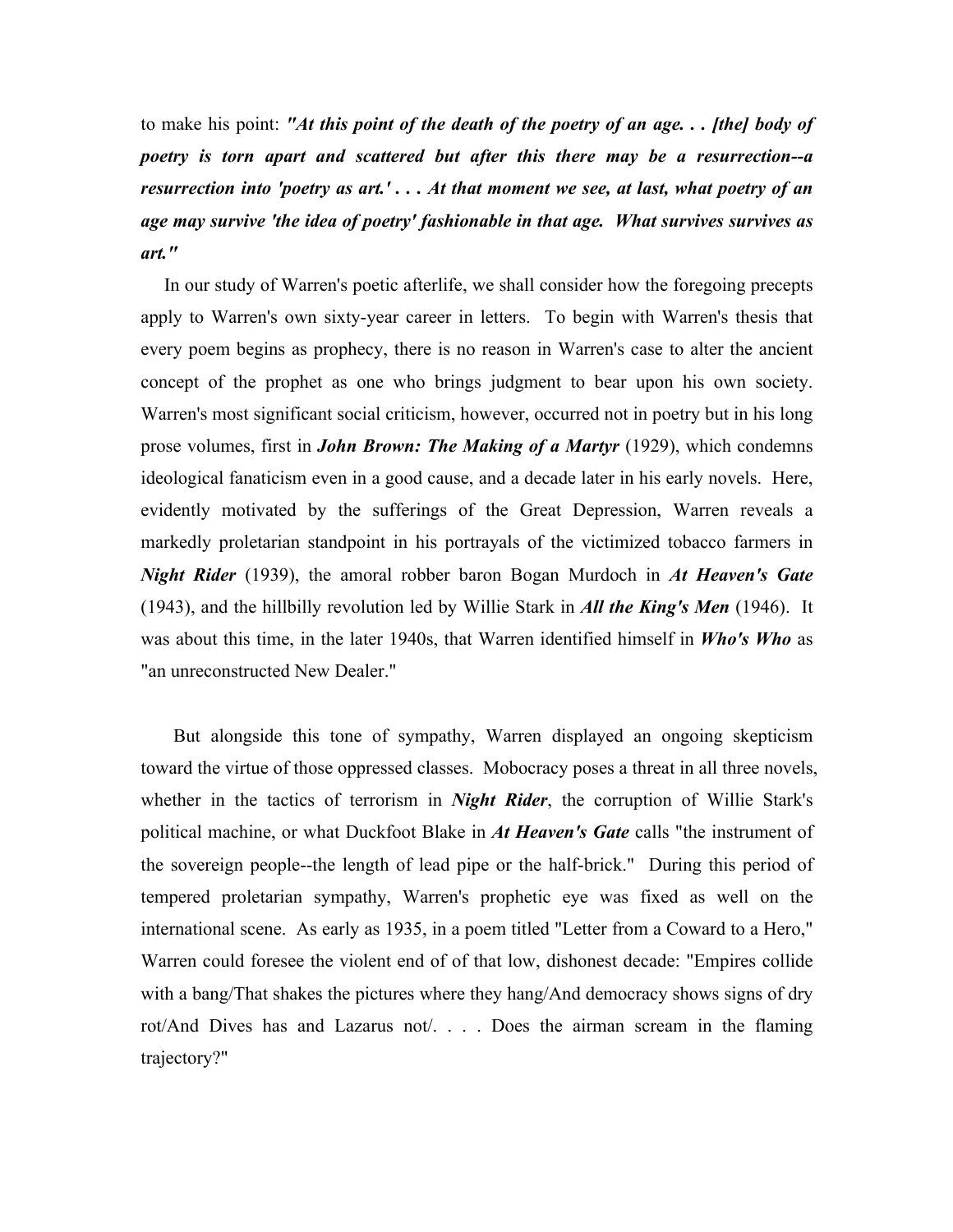When war did arrive, Warren's voice of prophetic judgment made a sharp contrast to the war propaganda that characterized the early 1940s. "Terror," published in *Poetry* magazine in February 1941, duly castigates fascist barbarism "When the brute crowd roars or the blunt boot-heels resound/In the Piazza or the Wilhemplatz," but our own side meanwhile displays a decidedly speckled virtue. The poem observes that while some Americans joined with Stalin's minions fighting fascism in Spain, their American compatriots were fighting with equal fury against the Soviet invasion of Finland. In both instances, Warren says, "They fight old friends, for their obsession knows/Only the immaculate itch, not human friends or foes." This skepticism toward political ideology was to mark Warren as a man out of synch with his time on the eve of World War II.

 Other poems in *Eleven Poems on the Same Theme* likewise go against the grain of public interest in 1942. The great war in these poems occurs not in North Africa or the South Seas but within the individual psyche. In "Original Sin: A Short Story" the narrator tries to escape a tainted doppelganger that will not leave him alone: "you have heard/It fumble your door before it whimpers and is gone:/It acts like the old hound that used to snuffle your door and moan." In "Crime," this figure from the past assumes an even lower life form: "Still memory drips, a pipe in the cellar-dark,/And in its hutch and hole. . ./The cold heart heaves like a toad, and lifts its brow." And in "Revelation," the narrator's guilt towards his mother roils the entire animal kingdom:

*The peacock screamed, and his feathered fury made Legend shake, all day, while the sky ran pale as milk; That night, all night, the buck rabbit stamped in the moonlit glade, And the owl's brain glowed like a coal in the grove's combustible dark*.

 In the 1950s, Warren's focus on innate guilt expanded from personal to national dimensions. Innate depravity stains the early American Republic in books like *World Enough and Time* (1950) and *Brother to Dragons* (1953), and the moral ambiguities of the Civil War and its aftermath play out their contradictions in *Band of Angels* (1955) and *Segregation* (1956). The decade of the 1960s carried forward this critique of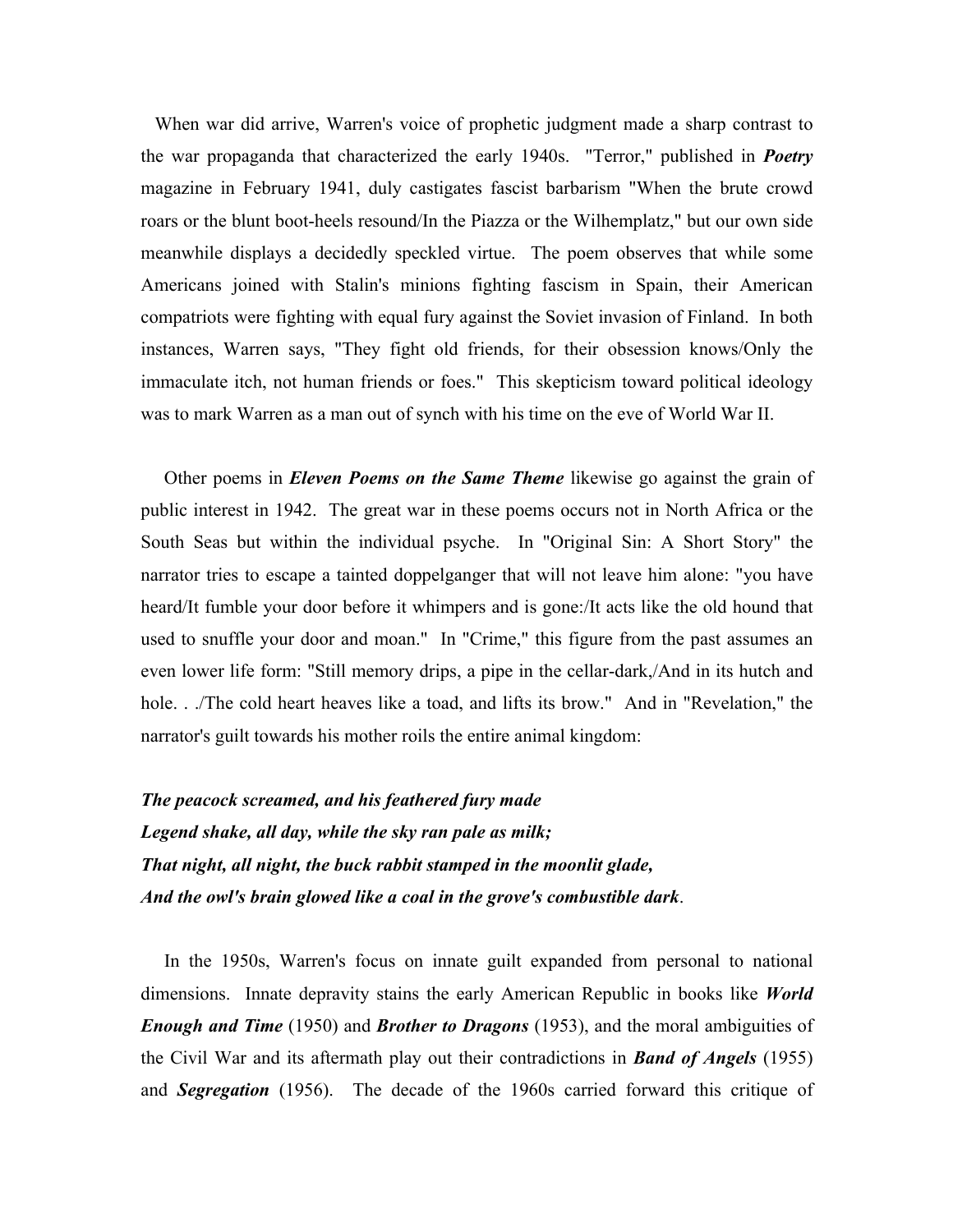## America's racial crisis in *Wilderness* (1961), *The Legacy of the Civil War (1961)* and *Who Speaks for the Negro?* (1964).

 Tragically, as we know, in the 1960s Warren's prophecy regarding political fanaticism (dating back to John Brown in 1929) soon became realized, first in the murder of Malcolm X and later in the murderous violence unleashed by the Black Panthers, the Weatherman faction of student radicals, and the assassins of Robert Kennedy and Martin Luther King, Jr. Meanwhile, government-sponsored violence came in for equally withering criticism: his 1965 poem, "Shoes in the Rain Jungle," was among the earliest literary protests against the war in Vietnam, and "New Dawn" (in his final volume, 1985) portrays those who dropped the bomb on Hiroshima as largely dehumanized by the experience.

 In addition to the New Deal, anti-war protest, and the Civil Rights movement, Robert Penn Warren enlisted his talent for prophecy on behalf of one other major social revolution, and that is the environmental movement. In 1946, he began *All the King's Men* with a portrait of environmental devastation in Mason City:

*"There were pine forests here a long time ago but they are gone. The bastards got in here and set up the mills and laid the narrow-gauge tracks and paid a dollar a day and folks swarmed out of the brush for the dollar and. . . the saws sang soprano and the clerk in the commissary. . . wrote in his big book. . . and all was merry as a marriage bell. Till, all of a sudden, there weren't any more pine trees. They stripped the mills. The narrow-gauge tracks got covered with grass. . . . There wasn't any more dollar a day. The big boys were gone, with diamond rings on their fingers. . . but a good many of the folks stayed right on, watched the gullies eat deeper into the red clay."* (2)

 In so far as prophecy is concerned, then, Robert Penn Warren displayed a lifelong propensity to pronounce judgment on the shortcomings of his society, whether in terms of economic inequity, civil rights for people of color, antiwar protest, or environmental concern. Despite the prophetic importance of these issues, however, they form a shaky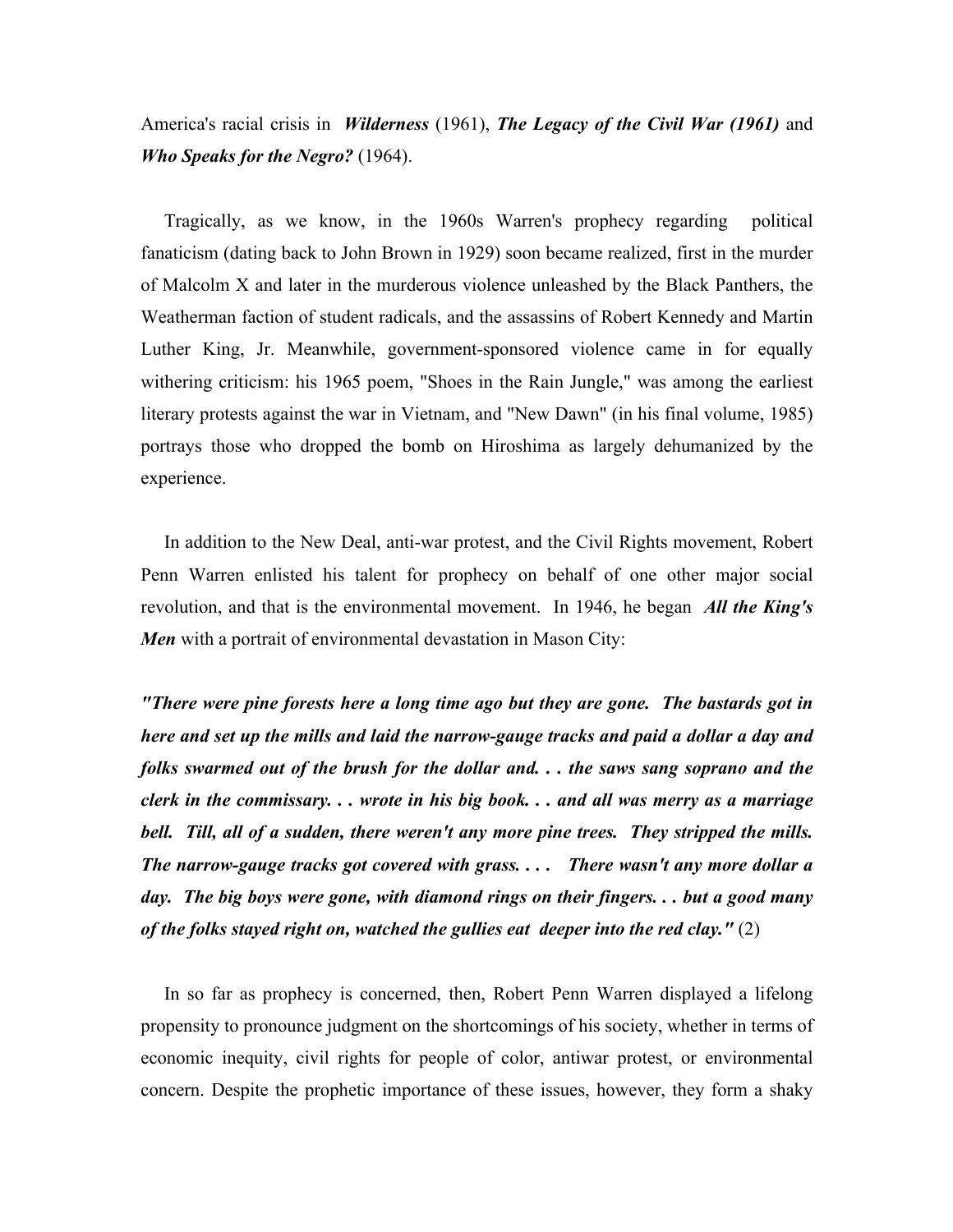platform for the immortality of art. A decade after Warren's death, for example, the New Deal's thrust toward economic justice has been offset by widespread prosperity; antiwar sentiment by an era of peacemaking; and the civil rights movement by disputes about affirmative action. The major issue that remains, environmental degradation, retains its force but not at the apocalyptic level of concern that followed the publication, for example, of Rachel Carson's *Silent Spring* in the early 1960s. (One can imagine the effect of that book on so ardent a bird-lover as Robert Penn Warren.)

So the circumstance has evolved for his own verse that Warren in 1966 applied to the great Modern poets, when "the poetic force drains away" and *"*[the] body of poetry is torn apart and scattered." But as we recall, he also said that "after this there may be a resurrection--a resurrection into 'poetry as art.'" And beyond that prospect, there persist further possibilities regarding poetry's future life cycle. Citing the examples of Blake and Donne, Warren remarks that after prophecy becomes art, *"any piece of art may again become prophecy. It may be drawn back into the world of direct action to validate a new revolution, and the dead poet may become. . . recalled from the dead."* The categories of art and prophecy are further muddled, Warren says, by the subjectivity of the judging process: *"there is always seepage and osmosis between the categories, and. . .the same poem may be for one reader 'poetry as prophecy' and for another 'poetry as art,' or for the same reader may change. . . from one category to the other" (2).* And finally, there remains the permanent duality of needs that poetry addresses.

"*We need art, and we need prophecy*" (19), Warren concludes. Poetry that aspires to an afterlife, we may infer, must therefore comprise both art and prophecy, but at a higher level of prophecy. Accordingly, in Robert Penn Warren's work, we find a gradual transmutation of the issues. Instead of World War II or Vietnam, it portrays the heart in conflict with itself, which Faulkner famously said was the only thing worth writing about. Instead of environmentalism it propagates what Wordsworth called "natural piety," or a spiritual affinity with nature. Instead of ideology it promotes a search for truth. And above all, it does these things committed at every step to a consummate mastery of craft: coining new metaphors, orchestrating sound texture, deploying subtle tones of voice, and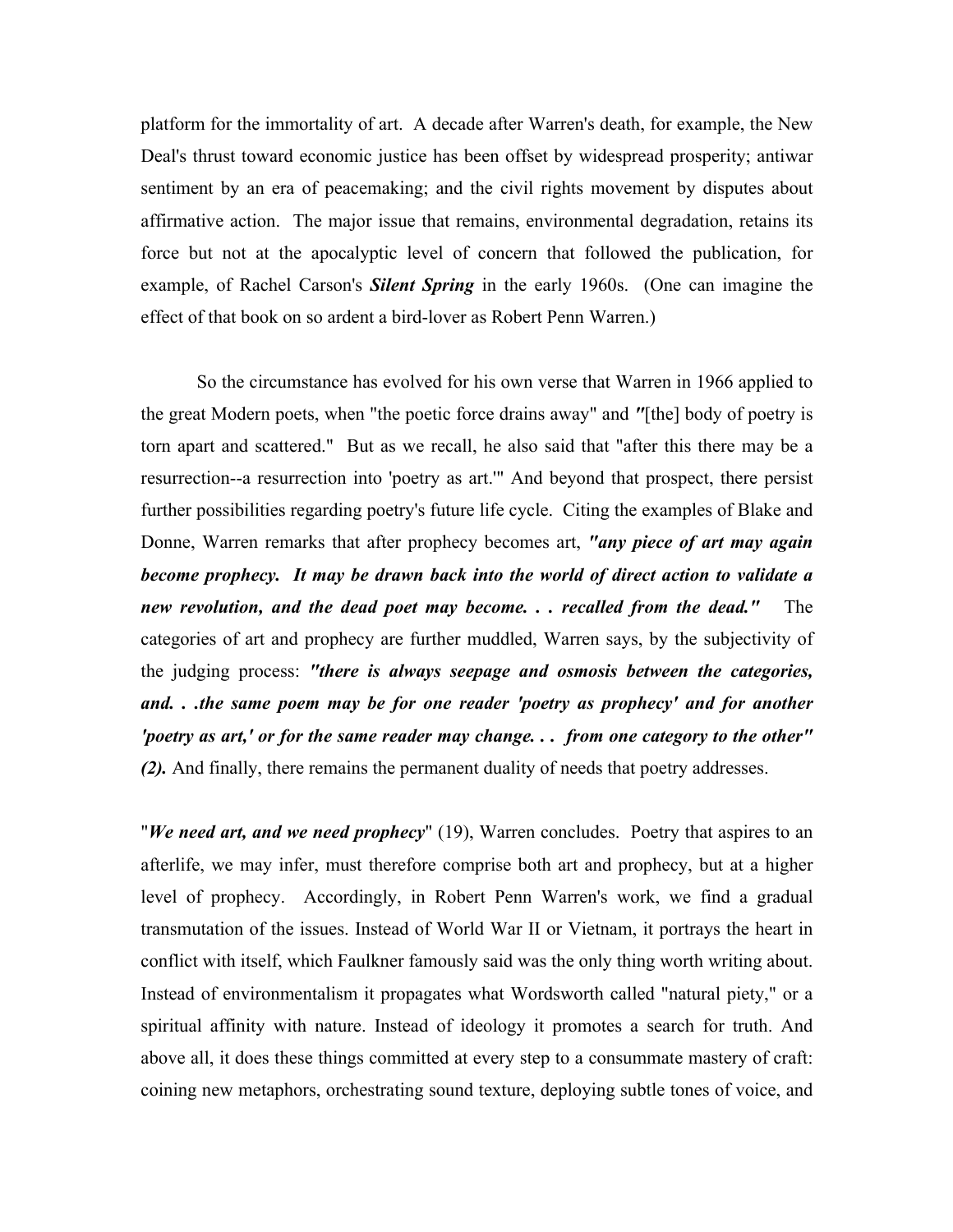fashioning such structures of narrative as the materials require. Based on these precepts, and on my forty years of study of Mr. Warren's poetry, I should like now to indulge my own judgment as to what may survive as art, or be reborn as prophecy, in the poetic afterlife of Robert Penn Warren. From his fifteen volumes of poetry, an occasion such as this permits only a very selective choice of citations for advancing my argument, but as Robert Frost says, Happiness Makes Up in Height for What It Lacks in Length. The pleasure of sharing these choice specimens will, for me, outweigh the pain of a miserly selection process.

## PART II: THE HANDOUT: A BIRTHDAY MISCELLANY OF POEMS

## PART III: CONCLUSION

 In his sonnet about Shakespeare's funeral monument, John Milton said of Shakespeare that "Thou dost marble us"--which is to say, we readers are Shakespeare's living funeral monuments, transmitting his verses in shared memory down through the generations. For each new generation of readers, the poet's oeuvre remains as fresh and new as when it first sprang from the artist's hand. For Shakespeare, without question, this process of marbling his readers is guaranteed to continue throughout the future of human life on earth. For lesser artists, however, there is one other prerequisite for a poetic afterlife besides excellent achievement, and this is what Warren calls a "hard core" of true believers. To quote his *Modern Poetry and the End of an Era* one more time:

*"The hard core is composed of the serious readers of poetry--readers with enough historical sense and candor of spirit to read poetry at some level a little deeper than that of bare doctrine. . . . The hard core is what counts. It is what gives continuity. It is what determines the climate in which a poem can survive after the headlines and reviews are forgotten, after promotion, journalism, and fashion have had their day" (17).*

 In this instance, the people in this room represent the hard core, the people who as much as anyone in the world have taken custody of Robert Penn Warren's poetic afterlife.